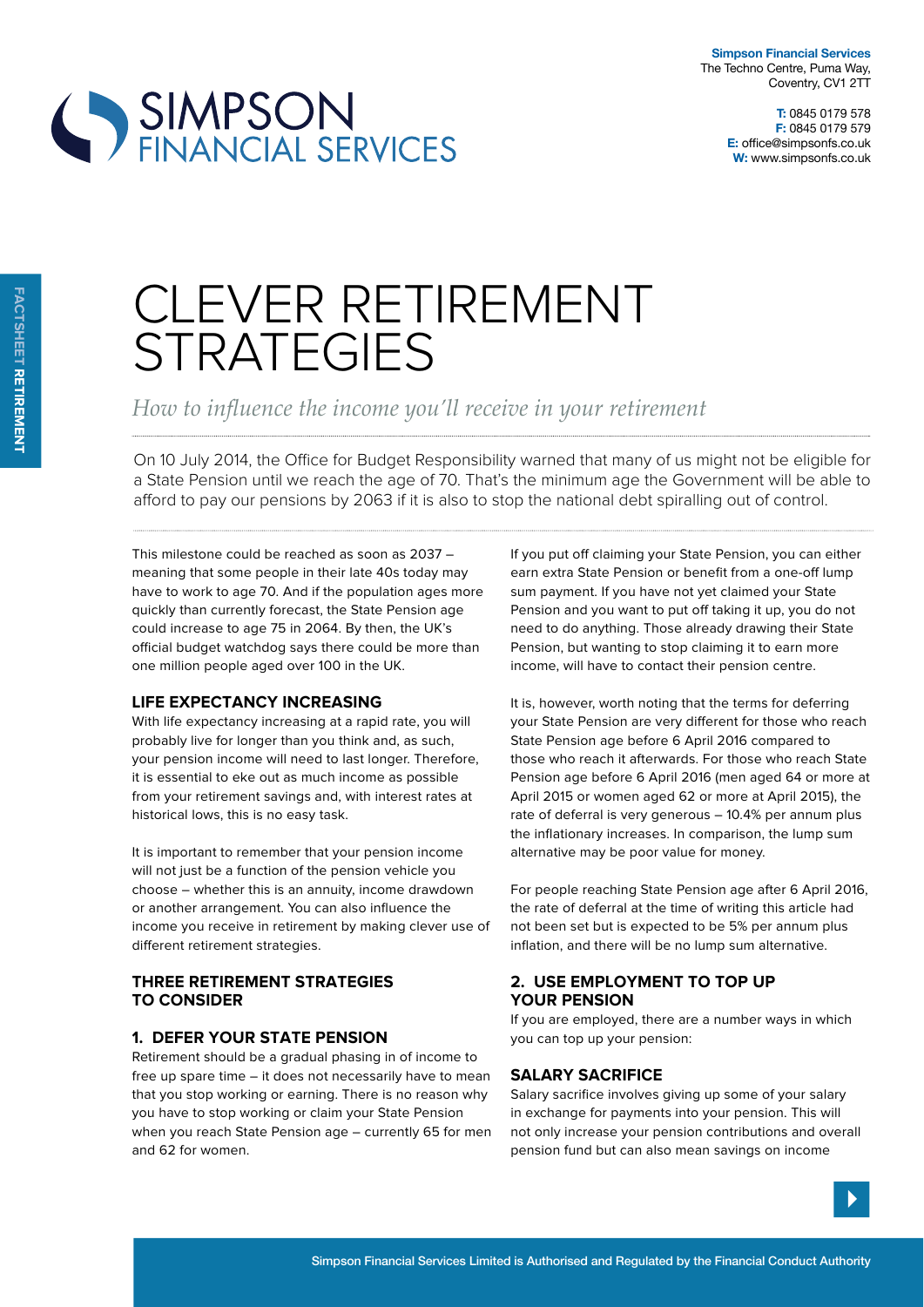**Simpson Financial Services** The Techno Centre, Puma Way, Coventry, CV1 2TT

> **T:** 0845 0179 578 **F:** 0845 0179 579 **E:** office@simpsonfs.co.uk **W:** www.simpsonfs.co.uk





tax and National Insurance. You will receive tax relief, depending on the tax band you fall into. It is, however, worth remembering that a reduction in your salary could impact your ability to secure a mortgage, as banks and building societies use income to decide on loan eligibility.

#### **Bonus sacriFice**

In a similar way to salary sacrifice, you can make potential tax savings by using bonus sacrifice to pay into your pension plan. If you are a high earner, chances are that you receive a basic salary as well as bonus payments. Typically, you will be ofered the chance to sacrifice some of this bonus and instead have that money paid into your pension scheme.

This is arguably one of the most tax-efficient ways of getting extra money into your pension plan, since you are not taxed on the amount of bonus that you give up. Your total income is reduced and therefore you are only taxed on the income you actually receive. The part that goes into your pension is not taxed as it is instead an employer contribution. This means you save on income tax and National Insurance.

Furthermore, your employer will not pay National Insurance on the amount of bonus given up – usually at 13.8% – and if they wish, they can pass some or all of this saving back to you.

#### **company sHare pensions**

Those who hold shares in employer share schemes can place these within a self-invested personal pension (SIPP) and benefit from the tax relief. You can either sell the shares and invest proceeds into your SIPP or move the shares into the SIPP. Once the shares are transferred into

a SIPP, any future growth and dividend payments will be tax-efficient.

#### **3. Build in inFlation protection**

If you are still saving for retirement, it is important that you keep increasing the amount you pay into your pension each year. If you don't, inflation means that your monthly contributions will be worth less every year.

If you expect inflation to rise, then consider investing your pension fund in higher-risk assets such as equities, as rising inflation will eat away at the more cautious investments such as cash, fixed interest and low-risk funds. You will have to take into consideration how many years it will be before you retire and whether you can afford to take the risk of investing in these assets.

Once you reach the point of retirement, you can inflation-proof your income by opting for an inflationlinked annuity, although these usually have a low starting level of income.

Alternatively, you can look at using a drawdown arrangement, usually making use of a multi-asset approach to investment that aims to allow income to be withdrawn while maintaining the real value of your investments.